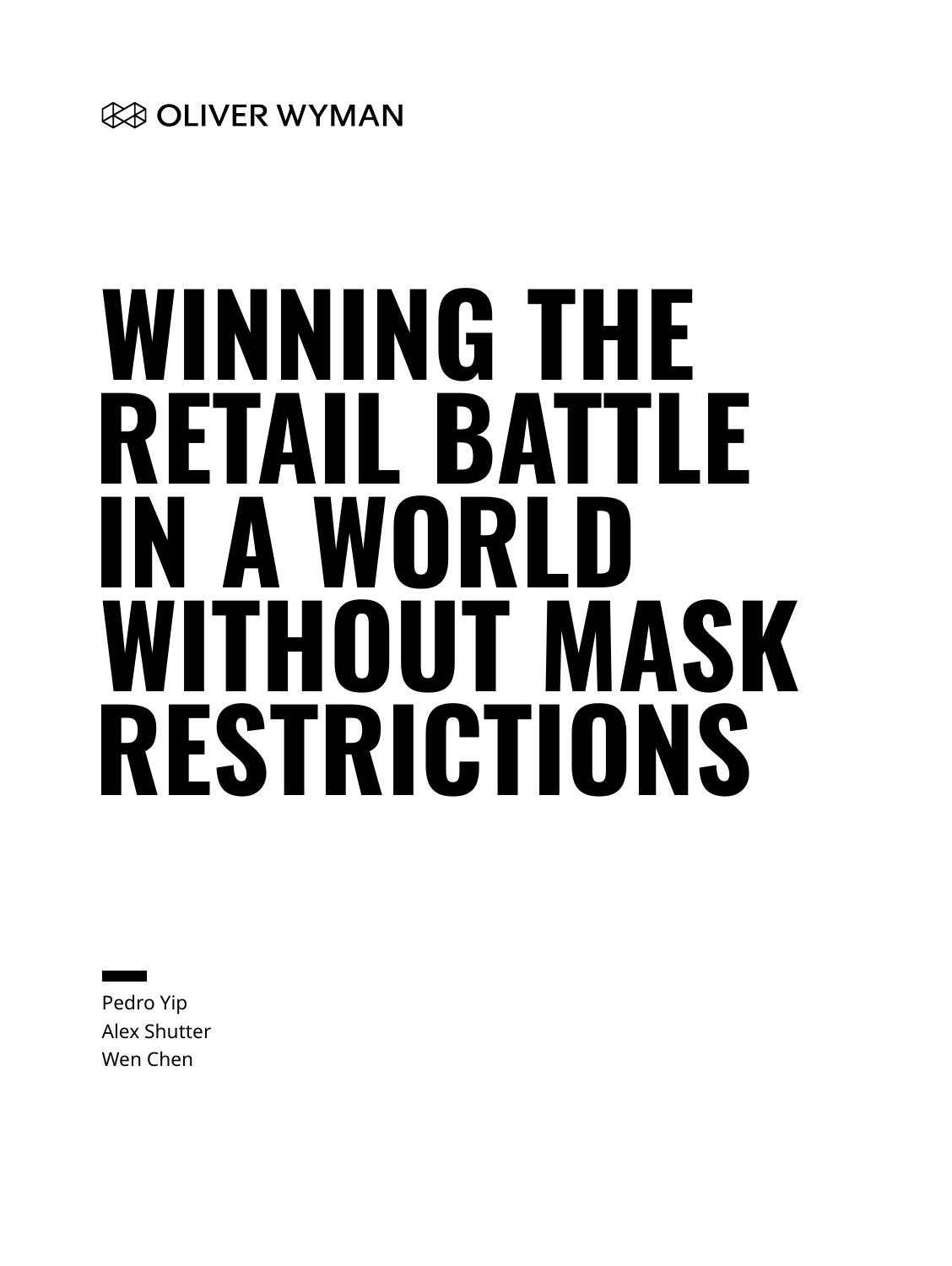**China's retail market has entered a new era with decelerated overall growth, and the COVID-19 outbreak has hit it even harder.** The retail market's annual growth has been decreasing since 2011, from almost 20% to c.6% in 2019. While many retailers had just started getting used to this tough situation, the pandemic began, together with probably the most negative economic impact seen in decades. During the first five months of 2020, more than RMB 2 trillion has already been wiped out from the market. There is also the chance that the pandemic will return in some areas and so hit the retail market a second time.

# **Exhibit 1. China's retail market has entered a new era with decelerated overall growth; the COVID-19 outbreak has hit the market even harder**



China's total retail sales of consumer goods, 2011-2019 Trillion RMB



1. Consensus of various third party analyst reports

Source: National Bureau of Statistics of China, analyst reports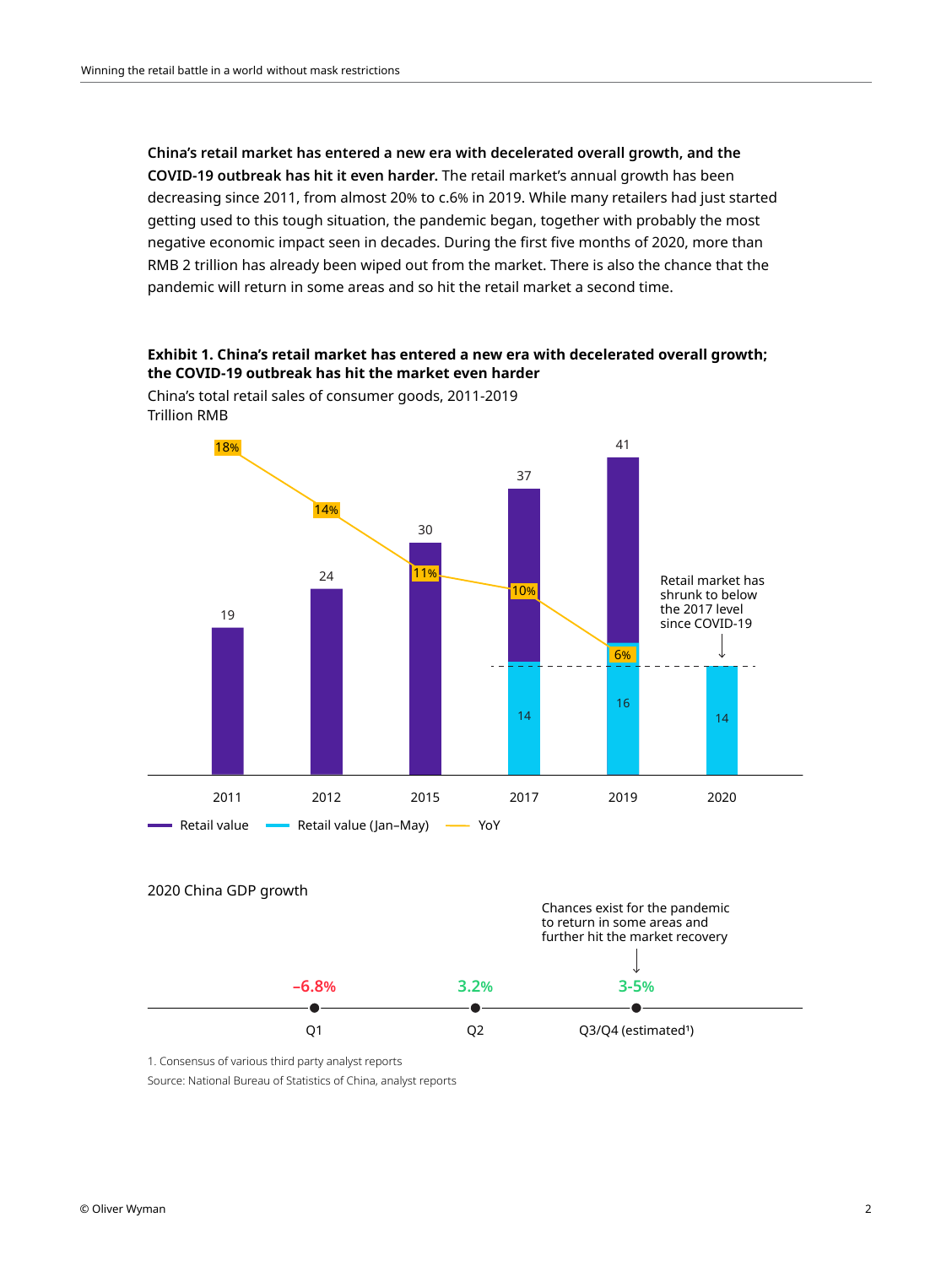**This turbulent situation is only going to accelerate structural changes in channel dynamics and consumer shopping behavior, resulting in China's retail market entering a "post-COVID normal".** Online channels were already gaining market share for more than a decade, with new formats emerging every day. However, during the past six months, consumers have embraced online shopping much more than before, with even the elderly and high-income group shopping less offline and more online. Moreover, although offline stores will still have a role to play, the bar to draw traffic is increasing. Further market polarization is also expected, with trading up remaining robust in the middle and upper class segments, and trading down continuing to emerge in the lower income group.

# **Exhibit 2. Most retailers expect it will take more than six months to fully recover, and many are making changes to their retail footprint and channel strategy**



How long do you estimate it would take your business to return to levels before COVID-191?

How will COVID-19 impact your company's sales network for the rest of the year<sup>1</sup>?



1. CBRE Asia Pacific Retail Flash Survey (N=33), conducted between April 28 to May 21, 2020 Source: Oliver Wyman analysis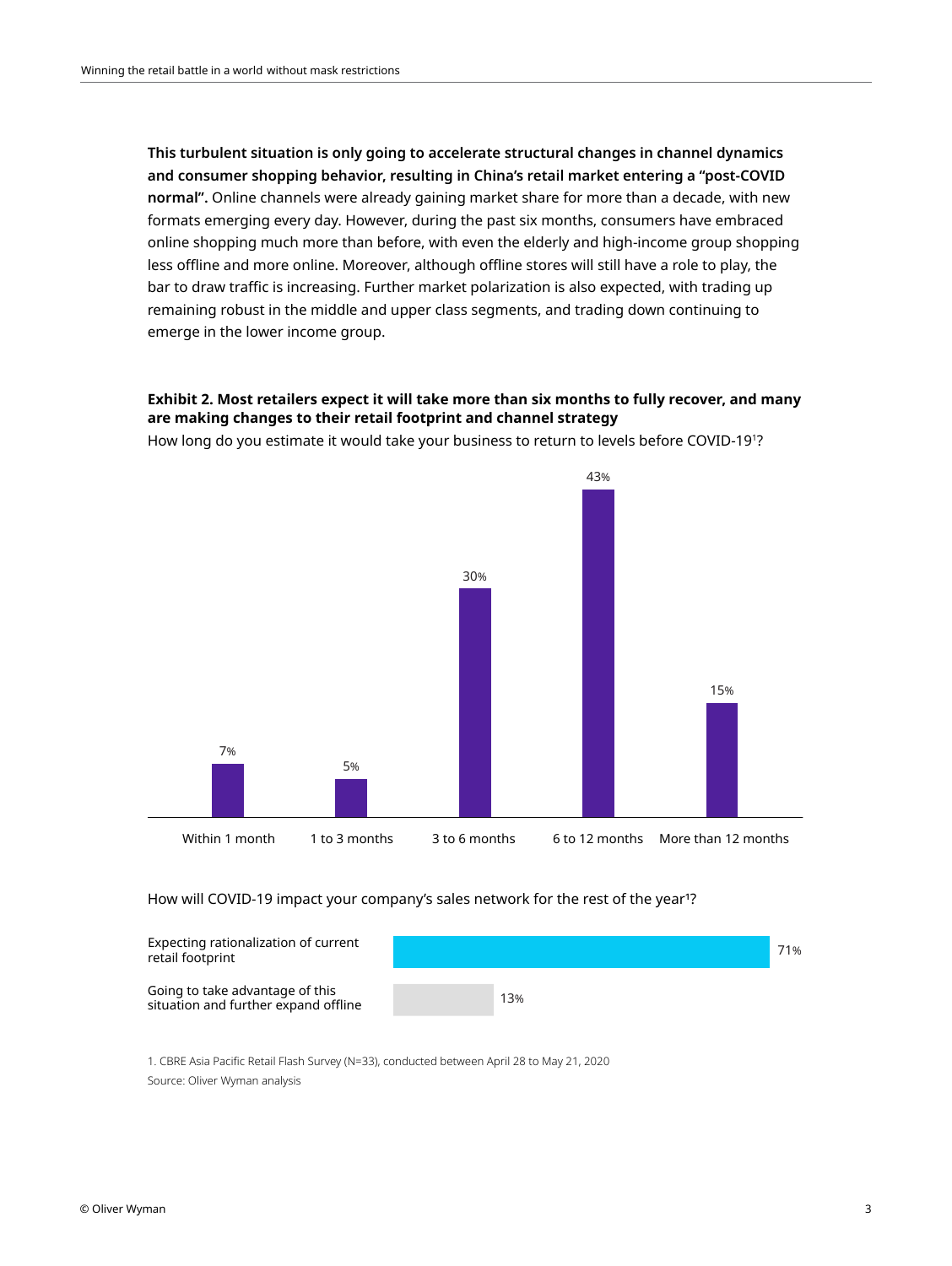Retailers have already pulled many short-term levers, such as big promotions, assortment adjustments, and cost cutting, to survive this difficult time. Most of them expect it will take more than six months for their business to fully recover. Meanwhile, many leaders are also considering changes to their retail footprint and channel strategy to win in the post-COVID normal. To thrive in this new environment, they need to think carefully and differently, as the market has experienced profound changes. They should make quick decisions within their current footprint to prioritize daily investment and explore new avenues to drive future growth and pre-empt competitors.

Based on Oliver Wyman's understanding of China's retail market, we wish to share three observations with ambitious retailers who want win in this post-COVID normal:

**• Accept the fact that a lot of existing stores will never come back to profitability after the pandemic, so be bold and close them quickly to cut losses and double down on new strategic locations.** Offline traffic has been recovering gradually, but many stores are still under heavy pressure, especially in high tier cities. Within a city, the recovery rate can also be very different for different catchments or malls, with multiple factors at play, such as target customers (locals vs. tourists), product proposition (premium vs. mass market), and location (residential vs. commercial). In the first five months of 2020, c.10% physical stores were closed down, while it is usually only c.15% for a whole year. Even some profitable stores may never come back to pre-COVID performance levels, as consumer behavior has changed significantly. Thus it is critical to take a forward-looking view to estimate the future performance of each existing store to quickly make the right decision.

# **Exhibit 3. Offline traffic is recovering, but many stores are still under pressure, especially in higher-tier cities**



Average daily mall traffic in April 2020 as % of December 2019, by city tier

Average daily mall traffic in April 2020 as % of December 2019, within Beijing

| Above city average |     | <b>Below city average</b> |     |
|--------------------|-----|---------------------------|-----|
| Yizhuang           | 65% | Dongzhimen                | 45% |
| Tiantongyuan       | 57% | Sanlitun                  | 44% |
| Shuangjing         | 56% | Wukesong                  | 37% |
| Wangfujing         | 56% | Zhongguancun              | 36% |
|                    |     |                           |     |

Source: Windata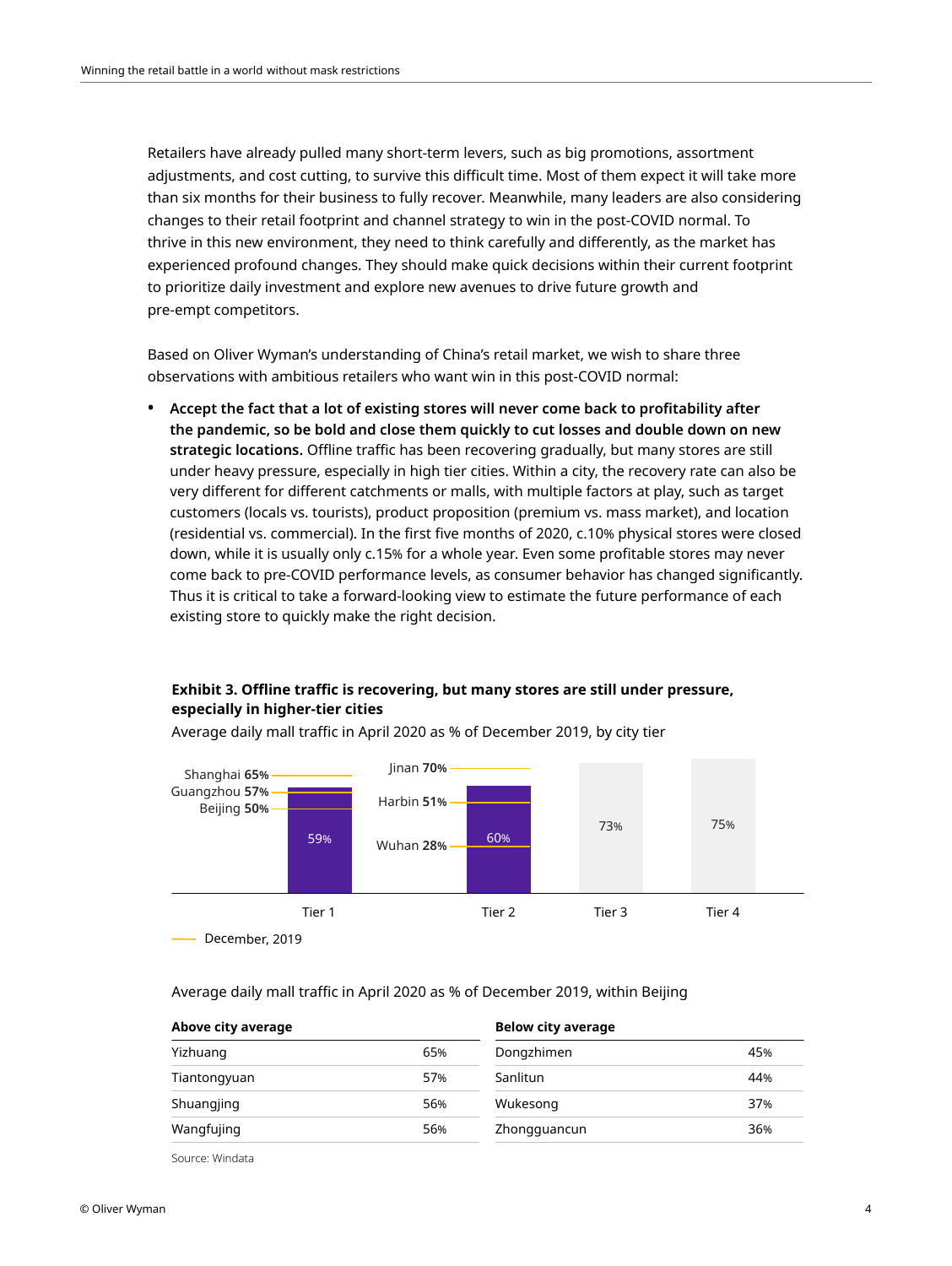**• Conquering lower tier cities has become much more difficult than ever in the post-COVID normal.** Firstly, consumers have less money to spend after the pandemic. The economy in lower tier cities is very dependent on SMEs, which are more vulnerable to the pandemic than big companies. It is not surprising that c.60% of young consumers (小镇青年) are now more worried about the outlook of their personal income. Secondly, consumers have become more polarized. While c.50% in tier 4 cities claim they now prefer less-expensive products, c.30% claim they will keep trading up. Thus, it is not easy to find a clear proposition. Thirdly, there will be more fierce competition for good locations. Though traffic recovery in lower tier cities is faster than in higher tier ones, many only have a limited number of high-quality retail sites, and many new mall openings in lower tier cities have been delayed or even cancelled due to the pandemic. The lower-tier-city market is still big and attractive in the long term, but retailers need to be very cautious about investing heavily now as the cost of making a mistake could be very high.

# **Exhibit 4. Lower-tier market is big, but retailers can easily make a costly mistake**



Retail sales of consumer goods, by city tier, 2019



Source: National Bureau of Statistics, Kantar, Desktop research, Oliver Wyman analysis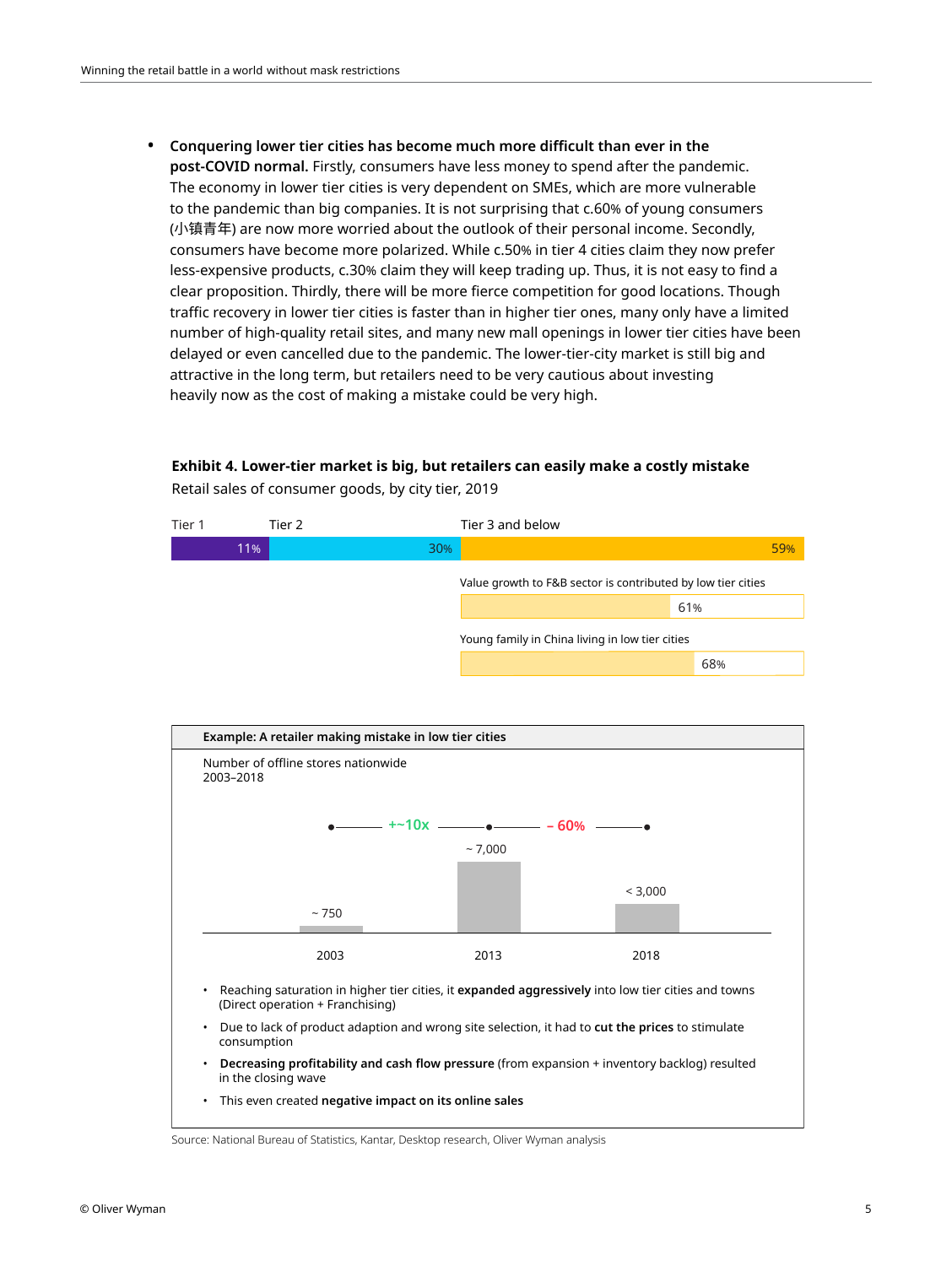**• Invest in smaller targeted stores and mega flagship stores as they will thrive; and work hard to re-invent a differentiated proposition for mid-sized stores.** Undoubtedly consumers will keep visiting physical stores in the post-COVID normal. However, while they now want almost everything, the bar to persuade them to visit and pay is much higher. Retailers have experimented many new store formats. Some have launched small stores with a very targeted purpose, flexible locations, and relatively low cost to ensure profitability. Others have opened mega flagship stores to offer extraordinary customer service and experiences. The key challenge is with mid-sized stores, which number the most as they are usually the "core" store format for many retailers. Today most of them offer a wide range of products without a very distinct proposition, are usually transaction-driven without superior customer experiences, and have relatively higher rental and staff costs. Thus it is imperative for retailers to find the right proposition for mid-sized stores to adapt to the new normal in consumer needs.

# **Exhibit 5. To re-invent the proposition is not easy, as consumers want everything from the stores but don't want to pay**



They want it **NOW**

E.g. Fast delivery (<1 hour) from offline stores



They want it **PERSONALISED**

E.g. Customized skin tests, DIY products



They want the **SERVICE**

E.g. Make up tutorials, group classes in store



They want the **EXPERIENCES**

E.g. All-in-one passport photography, Game arcades

At the same time...



Source: Desktop research, Oliver Wyman analysis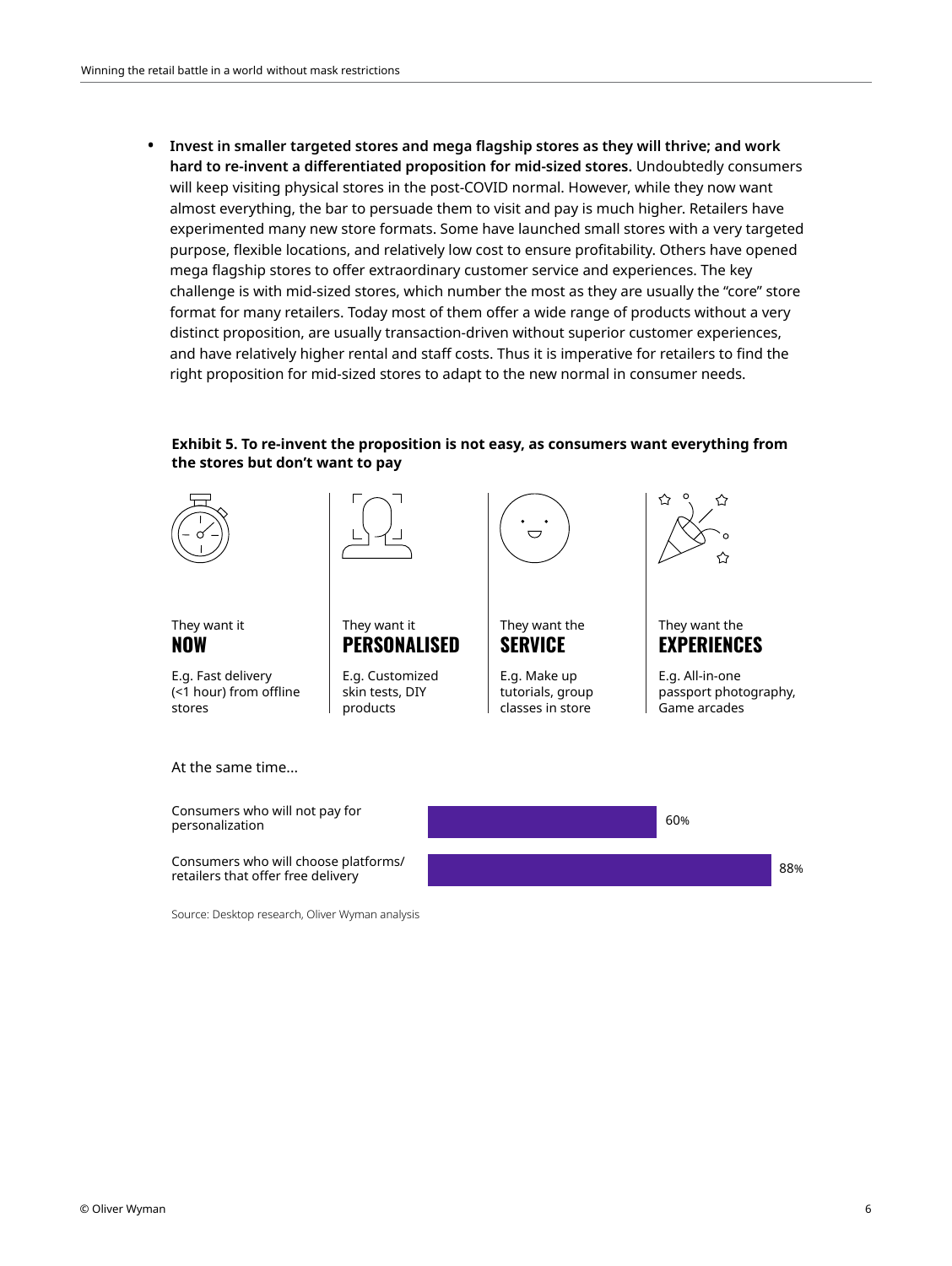**With the macro environment and consumer behavior changing so dramatically and quickly, retailers who want to win in the post-COVID normal need a next-generation offline expansion strategy.** Retailers must clearly find the right balance between existing and new stores, higher and lower tier cities, and core and new store formats at a super granular level. However, many companies have found this difficult to do as it requires a huge amount of multidimensional market and consumer data, an analytical approach that can generate business insights, and effective tools to guide internal communication and implementation. As a result, they either spend months developing their strategy before being beaten out by another competitor or find a big disconnection between their strategy development and its implementation.

# **Exhibit 6. CEOs/CFOs/Strategy Directors talking about their pain points with expansion strategy development and implementation**

It is really difficult and time-consuming to identify the next high potential market, we don't have the data.

> Customers in different cities are so different, but we only understand very little about them, and it's easily outdated.

Now online is growing very fast. How can I leverage this momentum to revive offline stores and realize synergy?

> Many stores within my portfolio are not doing well, but I'm not sure which to keep and which to close.

Every channel, every region is asking for investment to expand, but how can I know who should be prioritized.

> I feel the actual implementation is not aligned with the strategy. Nobody trusts it but we are still developing it every year.

Source: Oliver Wyman analysis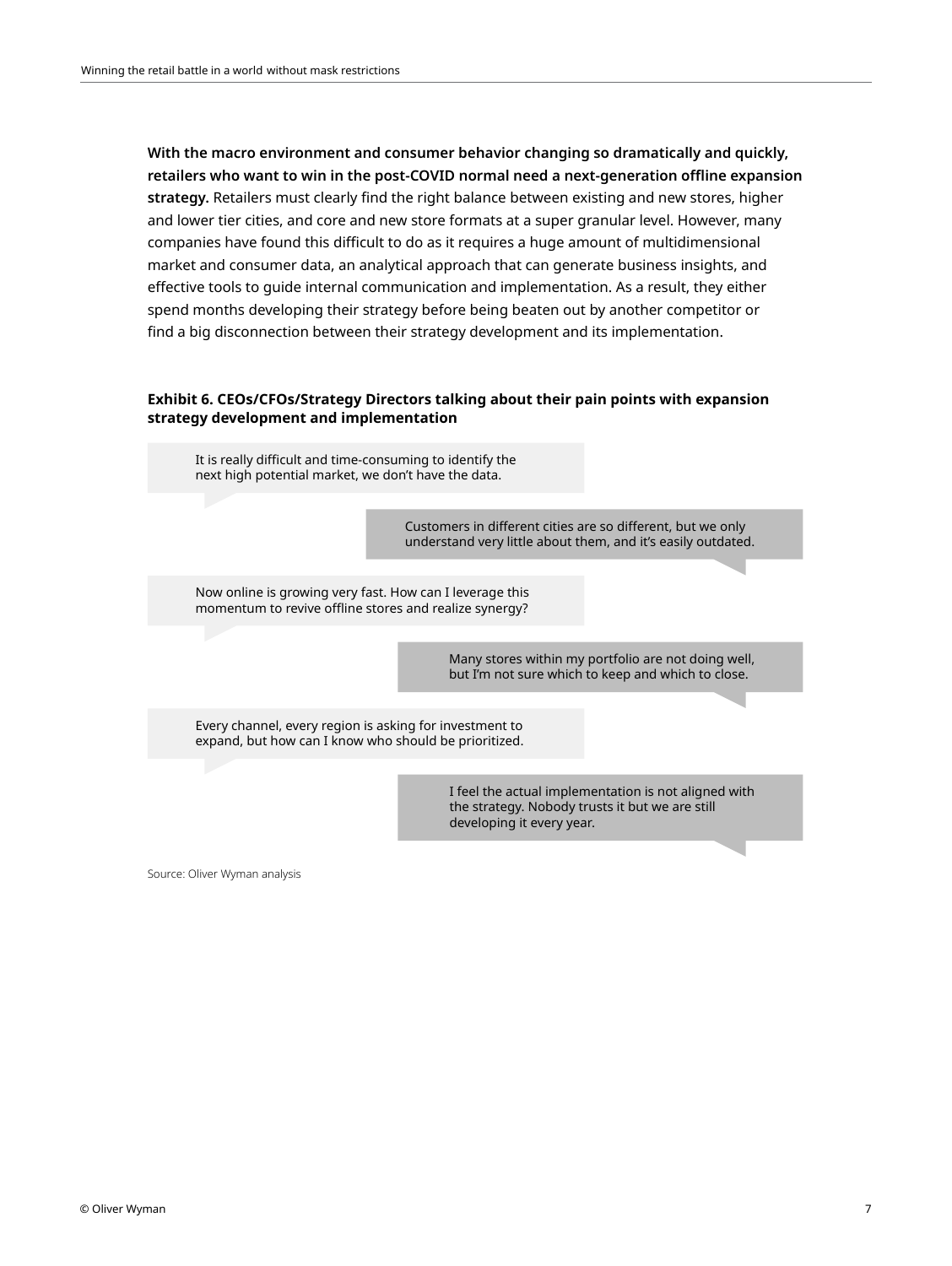**Over the years, we have developed a unique analytical approach combined with Oliver Wyman's proprietary database and digital tools to help develop and implement effective expansion strategies.** We have equipped many retailers in China with three core capabilities:

- Clear visibility of market potential (both online and offline) in multiple dimensions and at a super granular level
- Deep understanding of the latest nuances in consumer trends & preferences in different places, powered by our social listening techniques
- Forward-looking view of the retail site quality, fit, and potential to guide strategy development and implementation, enabled by our Bluespider geospatial analytical tool

Having these three key capabilities in hand will make it much more efficient and accurate for retailers to develop effective offline expansion strategies to win in the post-COVID new normal, develop new store formats that cater to the needs of consumers, and make the right decisions for store network rationalization. Our unique offerings make life easier for both senior executives and frontline operational teams.



# **COMPREHENSIVE VIEW OF MARKET POTENTIAL**

enabled by a proven approach and proprietary data, covering >200 cities, >90% of China's market

#### **Super granular level**

- City level
- District level
- Catchment level
- …

#### **Multi-dimensional**

- Online vs. offline
- Historical vs. future market
- Other meaningful angles, such
- as age group, gender, etc.



### **LATEST NUANCES IN CONSUMER NEEDS**

reflected in format design and site selection, by using our social listening techniques

#### **Real-time consumer voice**

- Huge amount of data
- Collected in real time
- From multiple sources/languages

#### **Insight driven**

- Nuances in consumer behavior, needs, and preference to inform business decisions
- Powered by advanced analytics



# **CLEAR PICTURE OF RETAIL SITES**

to assess current and future store network, powered by our Bluespider web-based geospatial analytical tool

#### Unique offerings:  $\vert$  Unique offerings:  $\vert$  Unique offerings:

#### **Full pic of retail sites (>10K)**

- Proposition
- Traffic & productivity
- Consumer ratings
- …

#### **Visualized digital tools**

- For both senior leadership and teams at the front line
- "Mission control" dashboard
- for everyone, everywhere

Contact us for more information about the next generation of effective offline expansion strategies and our proprietary tools.